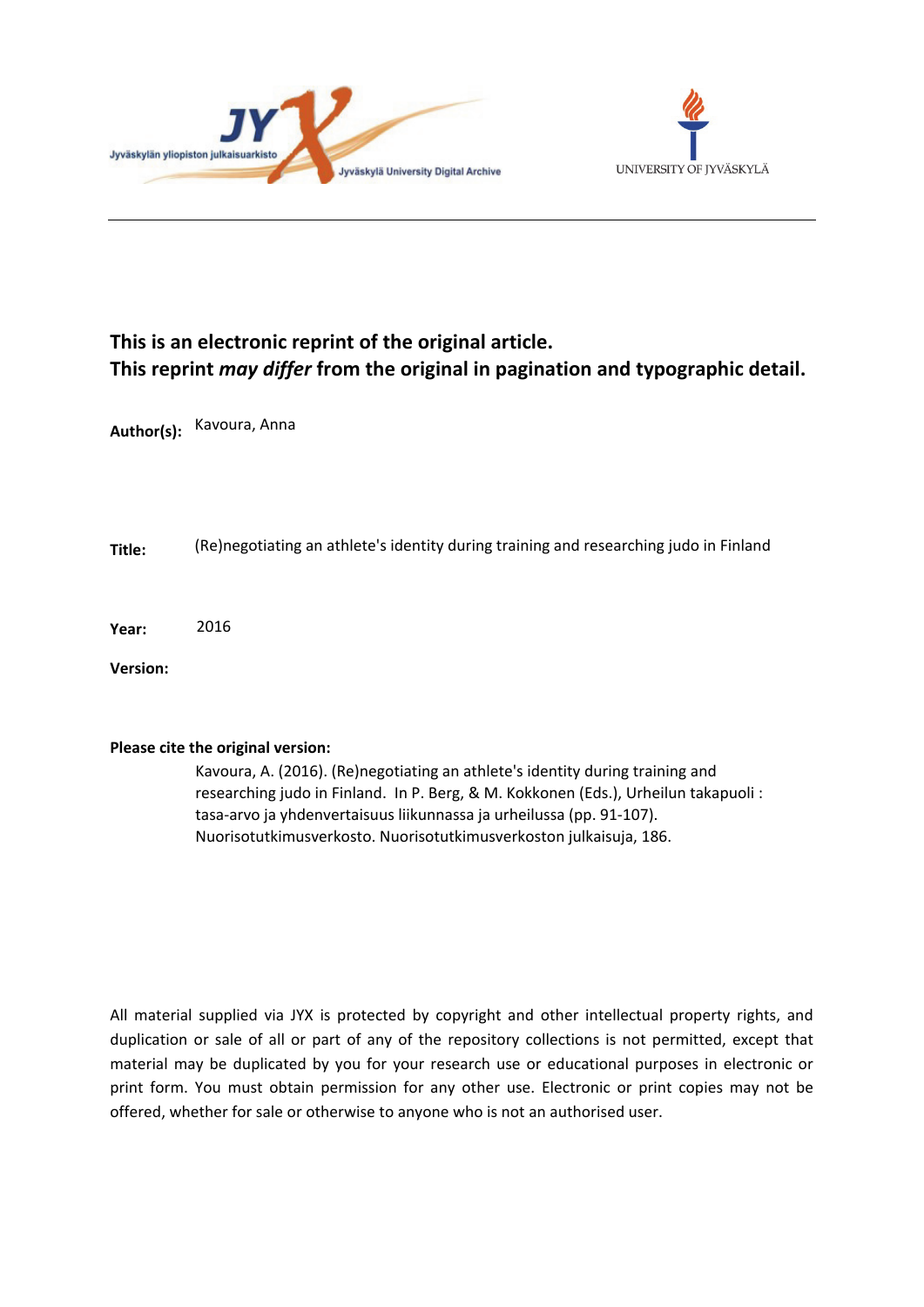## **(Re) negotiating an athlete's identity during training and researching judo in Finland**

Anna Kavoura

This chapter examines how a female Greek *judoka*'s (judo athlete/practitioner) experiences are shaped by the Finnish judo cultural context. Based on field-notes constructed during a larger ethnographic research project, this research builds upon recent scholarship on women's issues in martial arts (e.g. Channon & Jennings, 2013; Channon & Matthews, 2015a; Kavoura, Kokkonen, & Ryba, 2014; Kavoura, Ryba, & Chroni, 2015; Lokman, 2011; McNaughton, 2012). I employ an autoethnographic approach to discuss the changes that occurred in the ways that I make sense of myself and my experiences in judo during my relocation to Finland. I focus on the processes of cultural adaptation and identity negotiation, as well as how these are discursively shaped by the social environment. In order to shed light on the ways that the cultural context shaped my experiences and understandings, I draw upon the *cultural praxis* framework (Ryba & Wright, 2005, 2010) and feminist poststructuralist theorizing.

In the sections that follow, I discuss my theoretical and methodological choices. Then I present my authoethnographic account through critically and theoretically engaging with the data. While this chapter primarily entails an analytic self-reflection of my personal experiences, this knowledge is useful for those who work with athletes. As understanding the ways that athletes' experiences are shaped through their cultural environment is important in facilitating supportive training environments for all, as well as in helping all athletes to have longer, healthier, and more enjoyable sporting careers.

#### **Cultural praxis and poststructuralist framework**

This study utilizes a cultural praxis framework (Ryba & Wright, 2005). This framework was selected because it calls for sensitivity to the various cultural identities of athletes, and it advocates for social justice and change. When aligned with poststructuralist theory (in this case, drawn from Butler, 1990, 1993; Foucault, 1969, 1975) cultural praxis has the potential to unravel the ways through which certain identities and experiences are normalized and privileged within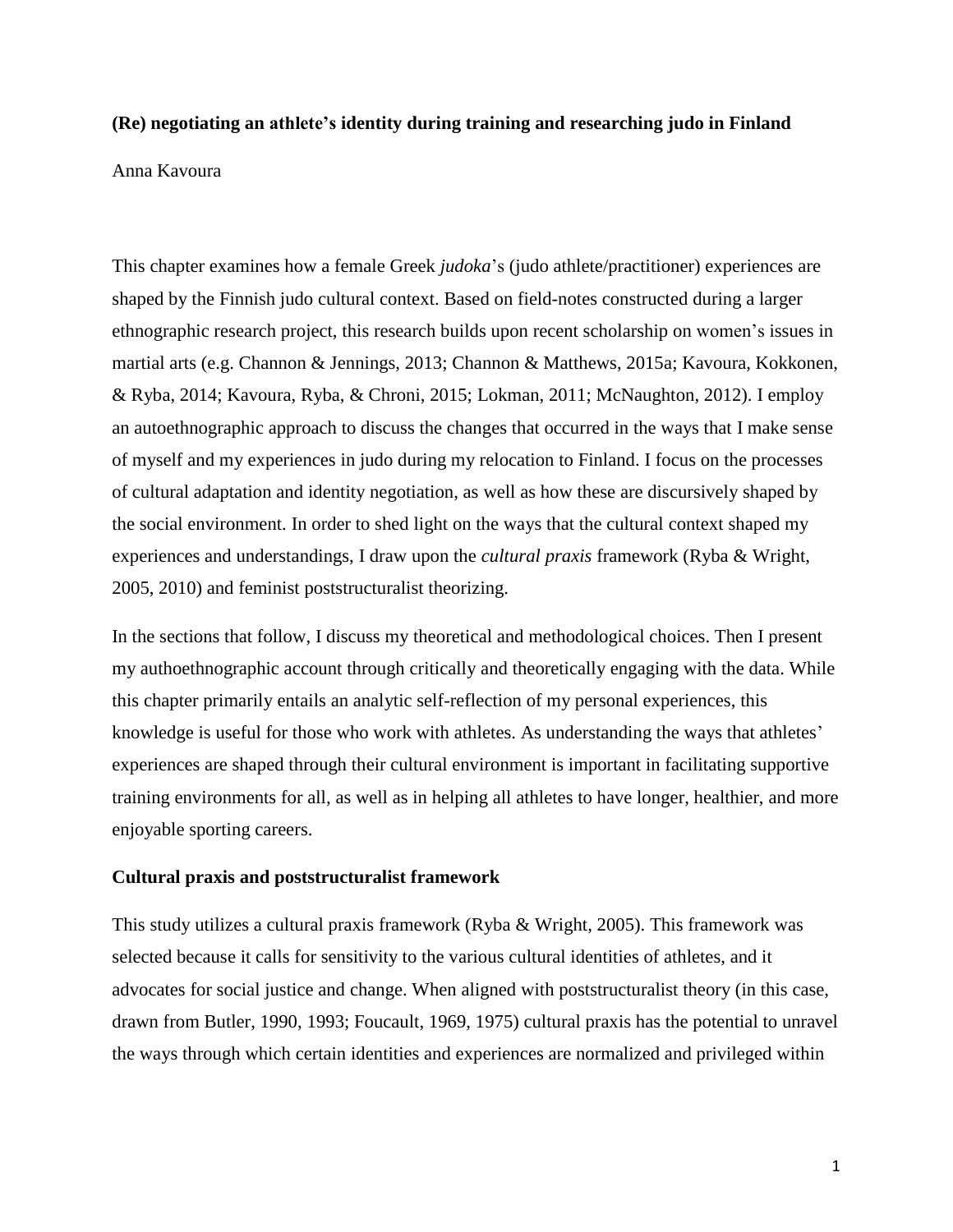discourse, while others (e.g. those of women in male sporting cultures) are silenced or marginalized (Ronkainen, Kavoura, & Ryba, 2016; Ryba & Wright, 2010).

In this study, I draw upon Foucault's (1969, 1975) concepts of *discourse* and *discipline* and Butler's (1990, 1993) *performativity theory* to discuss how my experiences and identity negotiation were shaped by the cultural context. For Foucault (1969), discourses are systems of thought and knowledge. These systems are governed by certain rules and have the power to shape our understandings and realities. People can only make sense of themselves and their experiences by drawing on existing cultural discourses. Moreover, according to Foucault (1975) people's activities, behavior, and bodies are socially regulated through mechanisms of disciplinary power. Disciplinary power manifests itself through hierarchical observation, examination, and normalization (measuring each person according to a norm). Additionally, disciplinary power has a homogenizing effect which encourages people to strive hard to achieve the societal norm.

Butler's work is particularly useful in theorizing identity. For Butler (1990), identities are something that people perform, rather than have. The performative acts of identity are culturally influenced and strongly related to gender norms and expectations. Butler (1993) also discusses the issue of agency when performing gender and identity. While people have some agency in this process, their agency is constraint and regularized through the repetition of cultural norms. This means that we learn how to perform our gender and identities, similarly to the way that actors learn their roles, through the repetition of the performances of others in similar roles.

The above mentioned poststructuralist concepts have been extensively used by sport sociologists and psychologists, as well as by gender and feminist scholars in sport, to map the discourses (of gender, age, class, race, and so forth) that shape the identities and experiences of athletes (e.g. Kavoura, Ryba, & Chroni, 2015) and to shed light on the disciplinary practices that athletes are subjecting their bodies and themselves in order to fit into the cultural norms and ideals (Johns & Johns, 2000; Markula & Pringle, 2006; Rail & Harvey, 1995). Martial arts scholars have drawn on Foucault and Butler to explore how women's bodies, identities, and experiences are constructed and negotiated in the male domain of martial arts (Jennings, 2015; Kavoura, et al., 2014; Kavoura, Ryba, & Chroni, 2015; Knijnik & Ferretti, 2015; Maclean, 2015) and to inquire into the strategies that female fighters employ to change their positioning (Kavoura, Chroni,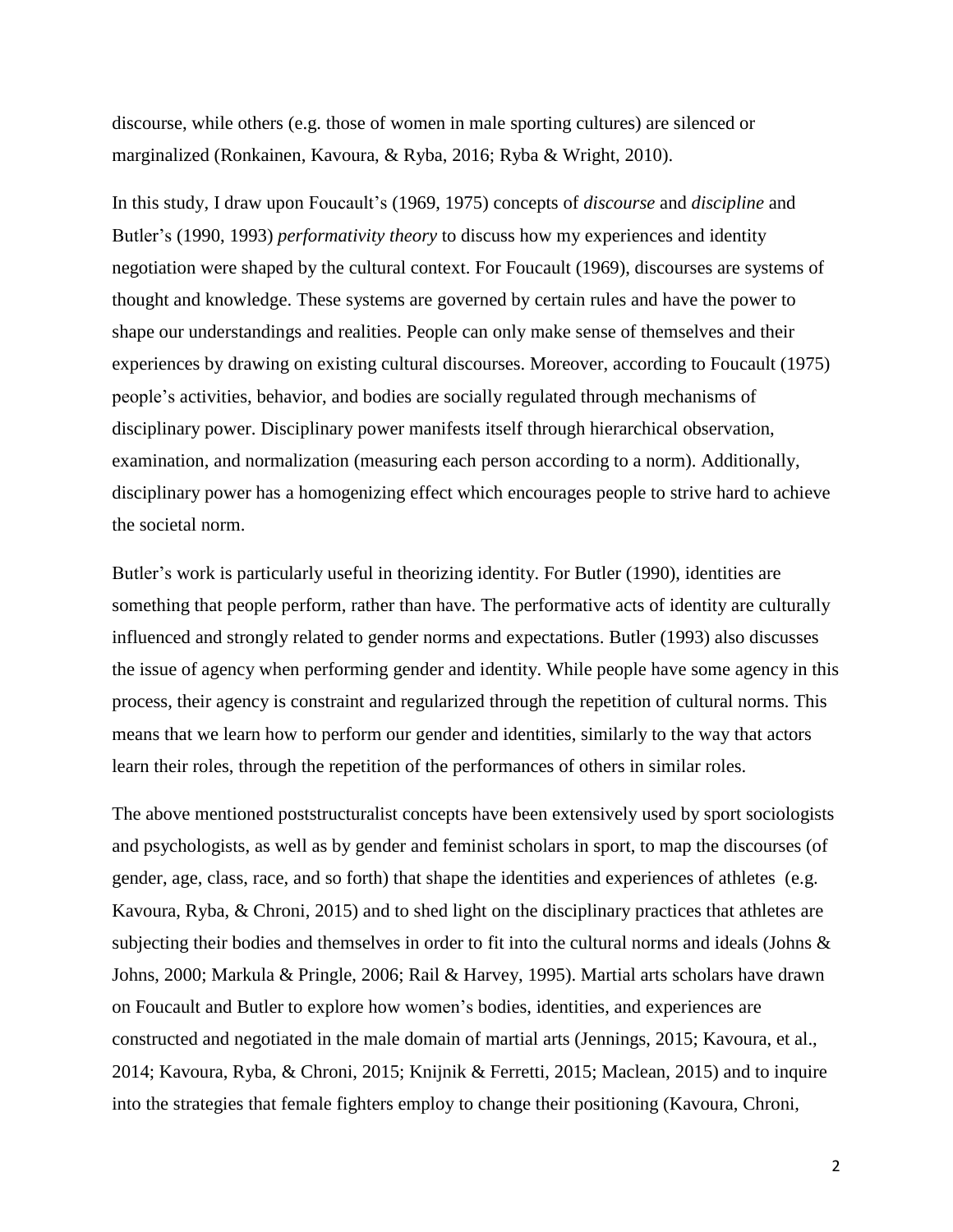Kokkonen, & Ryba, 2015). Aligned with autoethnographic perspectives, poststructuralist theory has been employed to reveal the diversity of women's experiences in martial arts, and to open up space for non-traditional identities of female fighters (McNaughton, 2012).

## **Employing an autoethnographic approach**

This study is part of a larger ethnographic PhD research on the experiences of female judo and Brazilian jiu-jitsu (BJJ) athletes (see Kavoura, Chroni, et al., 2015; Kavoura, et al., 2014; Kavoura, Ryba, & Chroni, 2015). Borrowing from the methodological orientations of other female scholar-athletes (see for example, McNaughton, 2012; Owton, 2015; Ronkainen, Harrison, & Ryba, 2013), I have employed an autoethnographic approach to self-reflect on my personal experiences in training and researching judo in Finland. One of the benefits of an autoethnographic approach to inquire into processes of identity negotiation is that it entails "a way of exposing or revealing the interior of an experience or subject position, making it available as a point of understanding for those unfamiliar with a particular identity or subject position" (McNaughton, 2012, p. 2). Moreover, autoethnography aligns well with poststructuralist theory (see for example, McNaughton, 2012) and with the tenets of the cultural praxis framework (Ronkaininen et al., 2016; Ryba & Wright, 2010).

Specifically, I have employed the method of *analytic autoethnography* proposed by Anderson (2006), which "refers to ethnographic work in which the researcher is (1) a full member in the research group or setting, (2) visible as such a member in the researcher's published texts, and (3) committed to an analytic research agenda focused on improving theoretical understandings of broader social phenomena" (p. 375). Through commitment to theoretical analysis, this method ventures deeper than simply documenting personal experience, or evoking the emotions of the reader. The goal of analytic autoethnography is to use empirical data to gain insights into broader social phenomena (see also, Ronkainen et al., 2013).

In this chapter, my goal is to shed light on the process of a female (and foreigner) athlete's identity negotiation in the male dominated scene of Finnish judo. For this purpose, I draw on fieldnotes that were constructed during the period of relocation to Finland, between October 2013 and April 2014. During this time, I maintained a detailed training/research journal, recording my experiences and observations of judo practices, competitions, training camps, and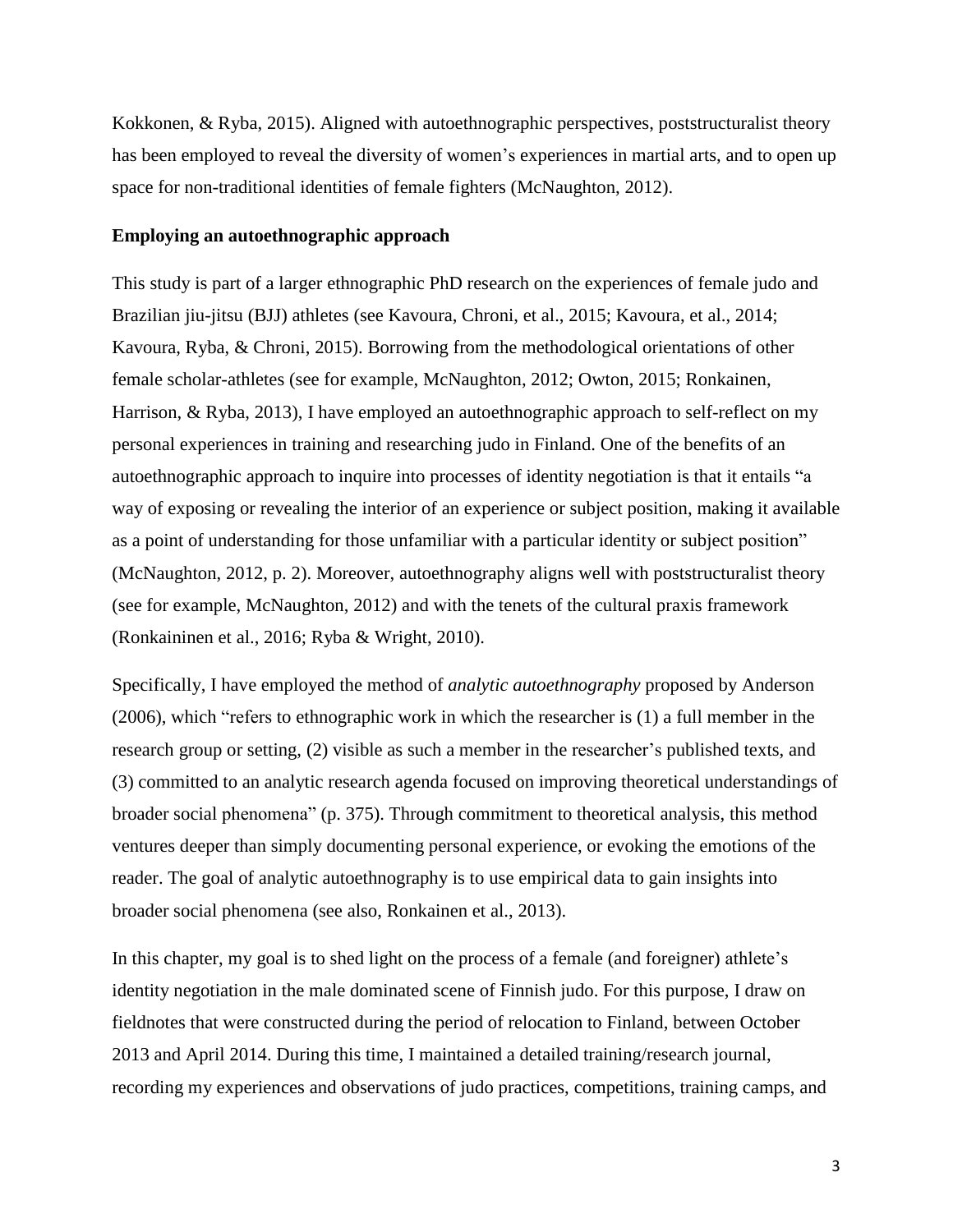other judo-related social events. This journal allowed me to reflect on my understandings and relationships in the field, and provided a means of documenting how these changed during the course of the research. Most of the fieldwork was conducted in a local judo club. In this club, at the time of data collection, approximately 14 athletes were training in a typical training session, among which three were women. I trained there approximately two times per week (four hours). In total 38 entries (192 pages) were recorded in the researcher's journal.

While coding and organizing the data, searching for patterns and themes (Braun & Clarke, 2006), I used a theory driven approach, trying to test if the overarching concepts (namely, biology, gender, femininity, and judo/sport)<sup>1</sup> were relevant to the ways that I was making sense of myself and my judo experiences. While these four concepts were visible in my field-notes, only the judo/sport concept dominated my journal writings. A data driven approach was conducted later, which revealed another dominant concept, that being the body. The body (and how it moves) is gendered and is strongly related to dominant discourses regarding human biology. I draw on poststructuralist theory (Butler, 1990, 1993; Foucault, 1969, 1975) to discuss how cultural discourses around the sporting body, and competitive judo/sport shaped my identity negotiation during the time of data collection. I have altered the names of people in the accounts in order to protect their anonymity as much as possible. However, I am aware that judo in Finland is a rather small field and the people, places, and events that I discuss about may still be recognized.

## **Entering the field**

l

## *….or (re)adapting to the Finnish and judo culture*

It's been maybe more than two years since the last time that I have been in this place and I feel very excited. I head to the women's locker rooms and I start unpacking my gi<sup>2</sup>. While I change *my clothes, I start wondering…Where are the other women of the club? I see no other female*

 $1$  These concepts were relevant to the identity negotiation process of the female Greek judokas that I interviewed for a previous study (see Kavoura, Ryba, & Chroni, 2015).

<sup>&</sup>lt;sup>2</sup> "Gi" is a term of Japanese origin that refers to the martial art uniform. Not only judo, but many martial art disciplines use gi. In judo it is called "judogi".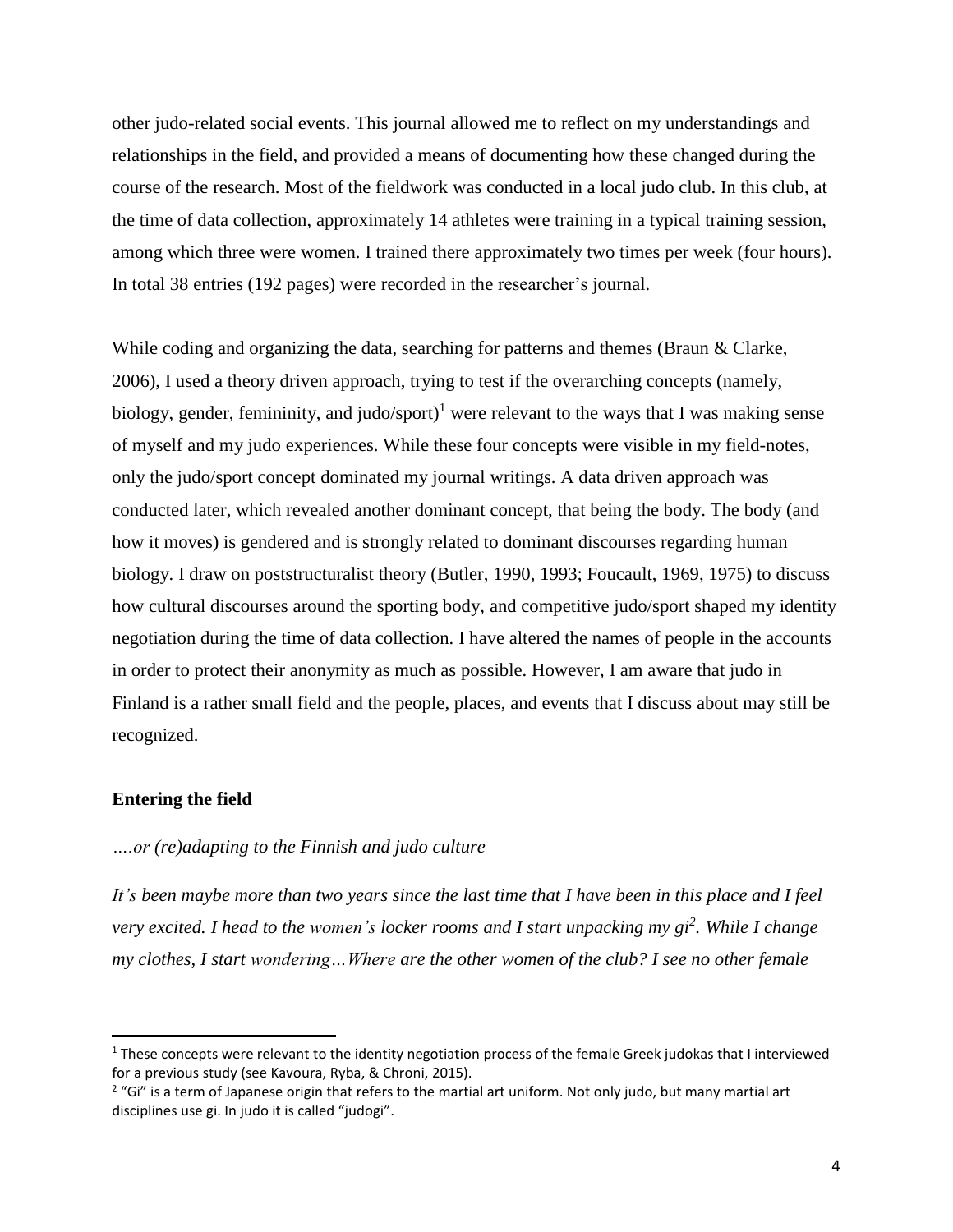judoka. Anyway, I got ready and headed down the stairs that led to the dojo<sup>3</sup>. In the corridor I spotted someone I know. It was one of the guys that has been training here since 2006, when I *first came here. He recognized me too and he stopped to say hi. He gave me a welcome back* hug. I am always afraid to initiate a hug in Finland, but when a Finn hugs me, it always feels *like something special. It feels like (s)he has allowed me to enter a sacred space that one does not usually like to share with others. I follow him through the door. A couple of young male judoka are sitting on the bench, waiting for the training to start. I don´t recognize any of them. The head coach is standing on the mats. When he sees me, he smiles and comes towards me.* "Who's that girl?" he says. I realize that I must look very different since the last time he saw me. *"Where have you been?" he asks, "in Denmark, in Greece, in many places…but now I am back" I reply. "For how long this time?" he asks, "Maybe for the whole year" I answer. "Good" he* said. Elina is also on the mats. She is the only other woman attending the training today. I try to make eye contact with her in order to say hi, but she doesn't look at me. She was never very social. We line up according to the color of our belt in order to do the usual greeting ritual. The *coach explains what we are going to do today. Then he asks us to warm up with light ne-waza* randori<sup>4</sup>. Elina turns to look at me now. She says nothing, but she nods her head which means that she wants to take the first ne-waza randori with me. I approach her and we knee in front of each other. We greet each other with the usual ritual way and I say "pitka aika"<sup>5</sup>. She nods yes, *not saying a word again, and we start fighting.*

*[…]*

 $\overline{\phantom{a}}$ 

At the end of the training session, I approach the coach to tell him about my research; about my *double goal of training and collecting data. He asks what my research is about. I shortly explain* that it is about women's experiences in judo. He says that he could probably help me to get some *interviews from the women of the national team. He adds, "We are not doing anything bad to the women athletes here in Finland".* (Research log 8.10.2013).

 $3$  "Dojo" is a training place for martial arts, usually covered with mats that are called "tatami".

<sup>&</sup>lt;sup>4</sup> "Ne-waza" is the term used for ground work. Groundwork in judo is carried out when both athletes are on the ground, for example after a throw attempt, and it consists of holds, strangleholds, and armlocks. "Randori" refers to sparring.

<sup>&</sup>lt;sup>5</sup> It means something like "long time no see" in Finnish.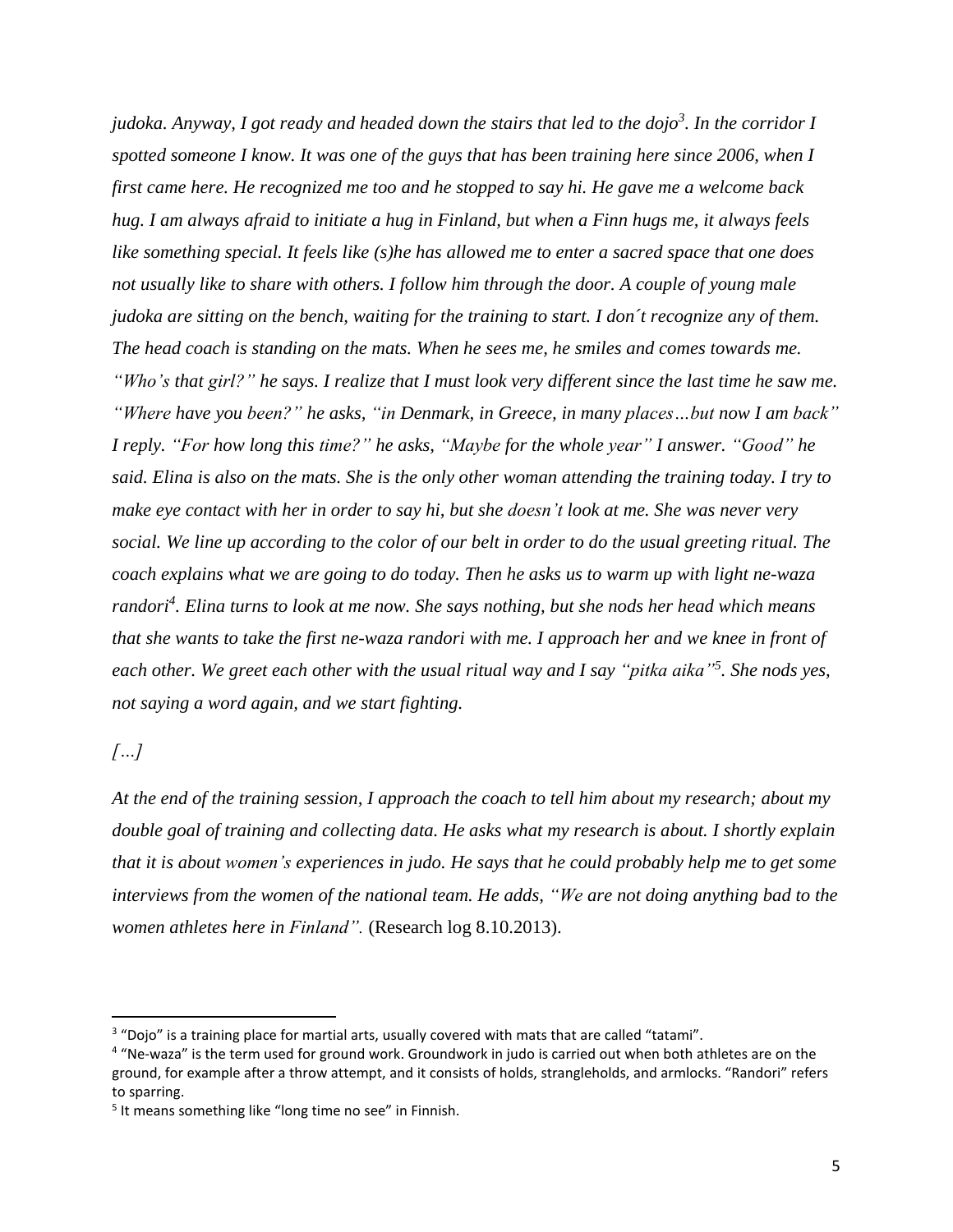In most cultures, martial arts remain a male terrain (e.g. Maclean, 2015; Owton, 2015). When a woman enters this male dominated space, she might feel like an "alien intruder" (McNaugton, 2012, p. 8) and she might have to strategically manage her identity performances in order to adapt, become accepted, and succeed in this masculine culture (Kavoura, Chroni, et al., 2015; Kavoura, et al., 2014; Kavoura, Ryba, & Chroni, 2015). As I (re)enter this field, I am aware of my double marginal position: I am not only a woman, but also a foreigner.

Returning to my old judo club, I needed to (re)adapt to this familiar, but foreign culture. I needed to (re)negotiate my positioning and relationships, and I needed to balance multiple roles and identities. When I first came to Finland in 2006, I was a 22-year-old eager to compete judoka. Even though I never reached an elite level in judo, at that time of my life I identified as a judo athlete, since judo was my main sporting activity. I lived in Finland between 2006 and 2010, and during these years I participated in several regional judo competitions. By the time of data collection (between October 2013 and April 2014), I found myself back in Finland. However, I was not that young competitor anymore, and this time it was my research that drove me to the judo mats. It had been more than three years since the last time I competed in judo. Currently, my main sporting activity is BJJ, in which I compete internationally. The main difference between these two grappling disciplines is that in judo the emphasis is on the throws, whereas in BJJ the emphasis is on the ground work. Thus, I (re)enter the field as both an insider and an outsider: I am an insider, because I am a former (and present) member of the club, and I have been a competitive judoka in the past. However, my status as a foreigner, that occasionally visits the club, makes me also an outsider; and to add on that, I am more of a BJJ athlete and a researcher rather than a judo athlete, as I enter the field.

There is a tournament going on in our city today. I came to watch. One young guy from my club is standing in front of the door. "Why you are not competing?" he asks. "I am too old for that" I *reply, "no!" he says. "And I haven't been training much" I add. I walk a bit around. The athletes are walking around wearing hoodies over or under their gi, in order to keep themselves warm before the fight. You can spot the most talented young competitors immediately. They wear* a patch on the back of their gi with their last name along with the initials for Finland. This *signifies that they are competing internationally. After the fight, the boys take the upper part of their gi off. They walk around, showing off their naked upper body. One of them has big and*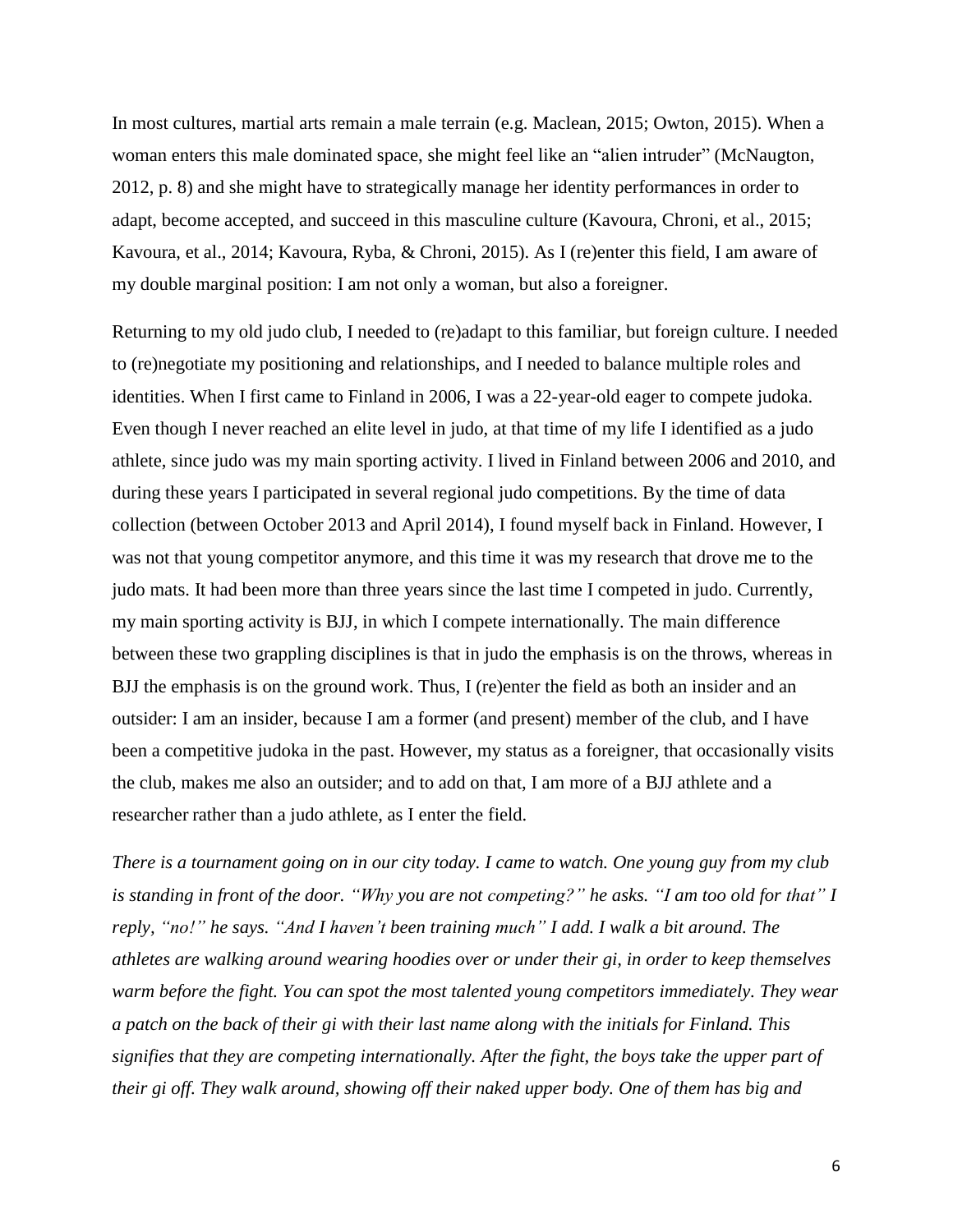*developed muscles, they almost look unnatural in his short and young body. Another young guy approaches him; he starts "checking him out" by touching his abs. The girls immediately fix* their hair when they leave the fight. Some girls also take the upper part of their gi off too; they *are wearing tight white t-shirts underneath. I go and sit with the audience. Not many people are watching the competition and most of the people there are parents of the competitors. The audience is mainly quiet. Sometimes you can hear a male voice shouting. It is either a father, or a coach. I cannot hear any female voices shouting.* (Research log 12.10.2013).

Each time we find ourselves in a new context, we (re)negotiate our identities by drawing on the discursive resources that are culturally available (Butler, 1990; Foucault, 1969). By observing others in similar roles, not only do we learn which aspects of ourselves we can perform, but we also construct new understandings of who we are in relation to our cultural context (Butler, 1990; 1993). As I walk around the competition place, I observe the identity performances of these young judo athletes. These performances are always gendered. Physicality is performed and celebrated, but in a gender appropriate way. Observing these performances, and at the same time drawing on dominant discourses around age and performance expectations surrounding the athlete's identity (Ronkainen, et al., 2016), I find it difficult to think of myself as a judo athlete. I cannot identify with these young judo competitors that I described in the above extract. Nowadays, I find it difficult to set realistic and attractive competition goals for myself in the highly competitive Olympic sport of judo. In contrast, BJJ offers a more inclusive competition culture, which provides categories for different ages and levels, even in the most prestigious international tournaments (Kavoura, Chroni, et al., 2015). However, in this chapter, I argue that our identities are fluid (Butler, 1990) and making meaning out of what we do and who we are is a complex, context-depended, and constantly shifting task.

#### **The body**

## *….and learning how to move it the judo way*

*We start to warm up by doing "shadow techniques". The coach names the techniques and we* have to execute them without a partner, while we move from the one side of the dojo to the other. We have to do each technique first from the right side and then from the left side. The coach is *observing our movements. My left side executions are really bad. I am having problems in*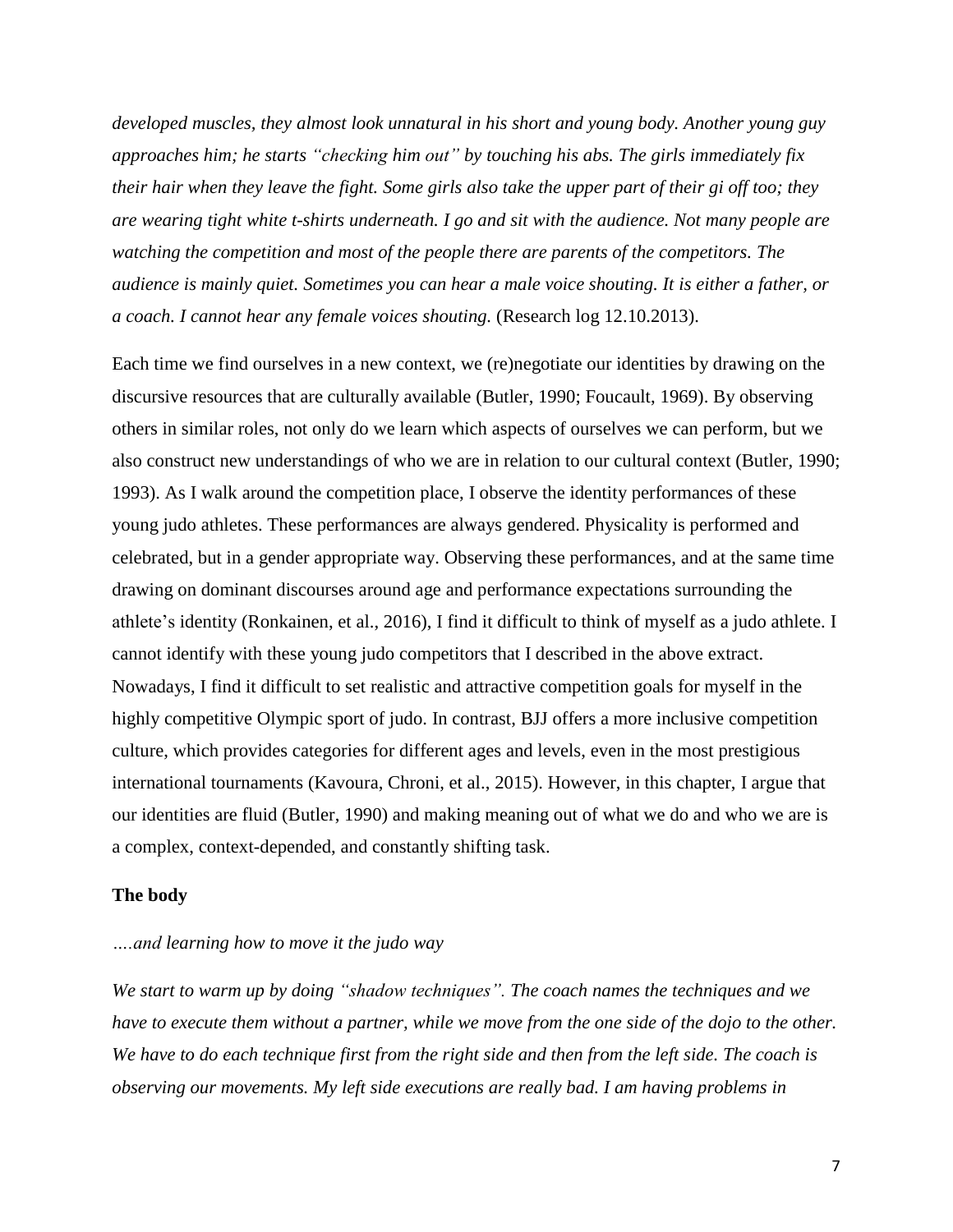coordinating my body and movement and I feel really bad. I feel that I do not deserve the brown belt that I am wearing. When the coach looks at me I get stressed and I start moving even worse. *I am the disgrace of judo. My body doesn't move like a judoka's body.*

*[…]*

 $\overline{\phantom{a}}$ 

I started feeling better. We are doing uchikomi<sup>6</sup> and I am paired up with Heli. My repetitions are fast and explosive. In every repetition, my chest hits Heli's chest and I am almost lifting her body *from the ground. The coach is watching. "Do it always like that. Do not change anything" he says. He doesn't give compliments easily. I feel good.* (Research log 26.11.2013).

Our bodies (and what we can do with them) are central in making sense of ourselves and our sporting experiences (Lokman, 2011; Maclean, 2015). In sporting cultures, bodies are observed, evaluated, and categorized, according to certain cultural expectations around the "ideal" athletic body (Cosh, Crabb, LeCouteur, & Kettler, 2012; Markula & Pringle, 2006). Athletes and sporting practitioners spend many hours of training in learning how to move their bodies in certain ways. Athletes discipline themselves into sporting practices of hard training, repetition and dedication, it is through these practices that their bodies are standardized, normalized and sportisized (Cosh, et al., 2012; Foucault, 1975; Johns & Johns, 2000; Rail & Harvey, 1995). In judo, in order to perform successfully the judoka's identity, you need to move like one. Disciplining your body into learning the judo movements, rhythm, and physicality, is a key feature in such a process of identity negotiation. Moreover, as our bodies (and movements) are gendered, cultural expectations regarding how a woman's body should move and look like, might contradict those of a fighter's body (Jennings, 2015; Knijnik & Ferretti, 2015).

There is a white belt woman on the mats whom I have never seen before. She seems out of place. I ask her if she wants to pair-up with me. She is afraid of my invitation. I smile in order to show her that she has nothing to be afraid of. She pairs up with me but without saying a word. I am wondering if she is just shy, or she can't speak English. We are doing uchikomi and I try to say something in Finnish to her. Finally, she says something! She asks me if she is doing it right. She *actually speaks good English so we start communicating normally. The coach demonstrates the*

<sup>&</sup>lt;sup>6</sup> "Uchikomi" means repetition training and in the context of judo it refers to the repeated practice of a throwing motion.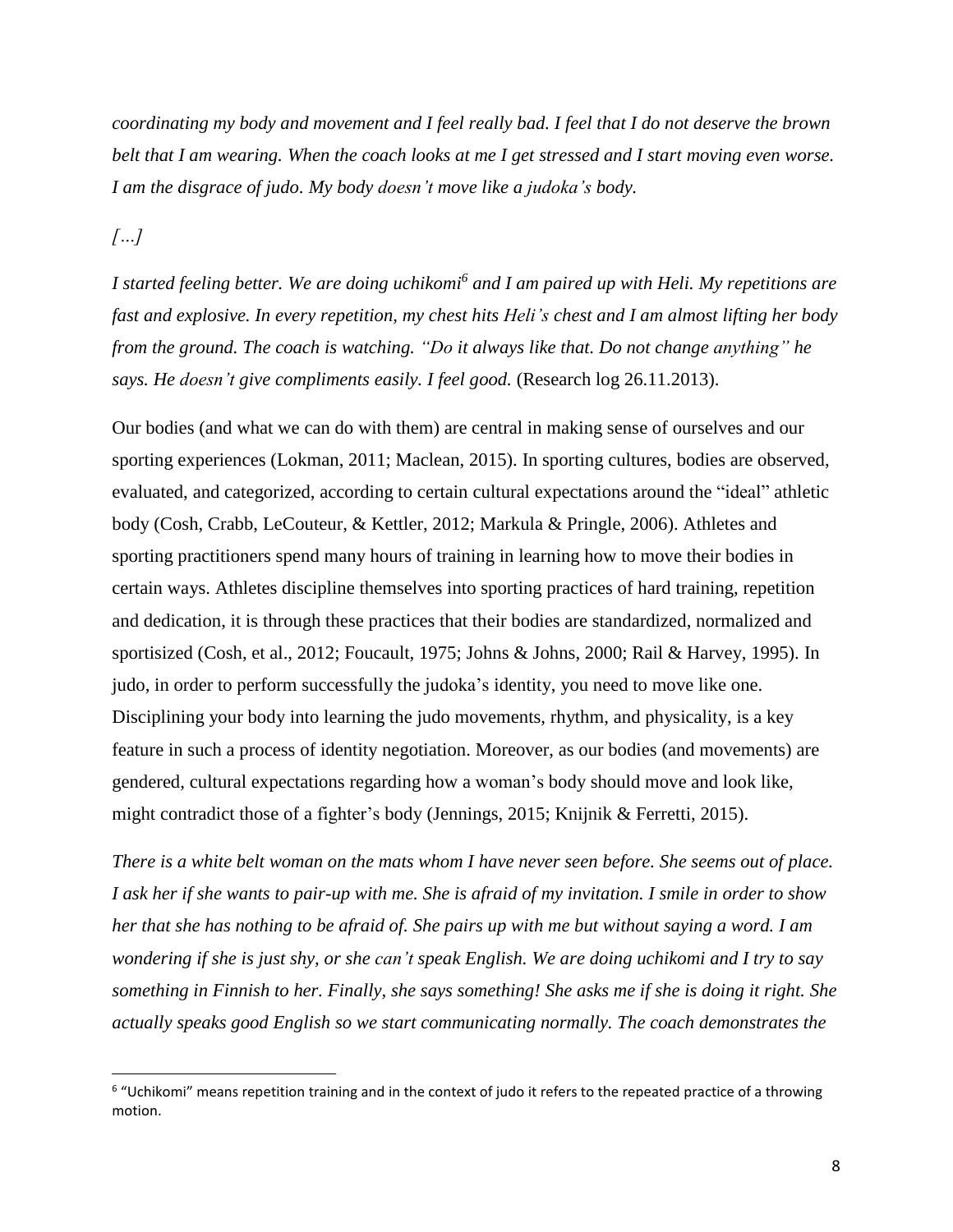*technique of the day and we start practicing it. We have approximately the same height and weight. However, her movement lacks self-confidence. This is of course normal for white belts. I try to keep my movements gentle and smooth, and not to throw her very hard. I don't want to scare her. Trying to copy my movement, she does a couple of slow and clumsy repetitions. The coach sees her and shouts "push her!" in English. Then he continues in Finnish saying something like "this is competitive sport that we are doing here". He wanted to tell her that she needs to be more explosive in her movements. She became a little frustrated and confused. Maybe it was my fault that I did not demonstrate the proper rhythm and intensity of the exercise.* (Research log 12.11.2013).

Women often get conflicting messages about their bodies and movements, and this might hinder the process of cultural adaptation to "masculine" sporting cultures, such as martial arts (Lokman, 2011). Female bodies are not supposed to be aggressive and violent (Lokman, 2011; McNaughton, 2012). Constructed as biologically inferior, female bodies are often thought to be incapable of competitive fighting (Kavoura, Ryba, & Chroni, 2015; Knijnik & Ferretti, 2015; McNaughton, 2012) and more suitable for "softer" forms, such as self-defense (Channon & Matthews, 2015b; Lokman, 2011). The following two research log extracts reveal the tensions experienced by female martial artists. While we try to resist such cultural understandings of the female body (extract 1), we are ourselves deeply subjected to them and we often end up reproducing them unconsciously (extract 2).

I am with Heli in the locker rooms. She asks me about my back problems. I start explaining to her that I had to skip the past few trainings. I went to a chiropractic and he instructed me not to engage in fighting or any other form of intense training for at least three days. When I asked him if I could go to the gym to lift some weights, he replied "No, but you can do these exercises that *women do" and he demonstrated some stretching. Heli and I laughed at what the chiropractic said, as we headed towards the dojo for judo training.* (Research log 25.11.2013).

*The coach demonstrates the technique of the day. He explains that the hips need to be flexible.* The movement of the hips is very important in that throw, he says. He moves his hips as if he were dancing in order to demonstrate how flexible the hips need to be. It looks a bit funny seeing such a huge guy moving like Shakira. Heli and I look at each other, trying not to laugh. When we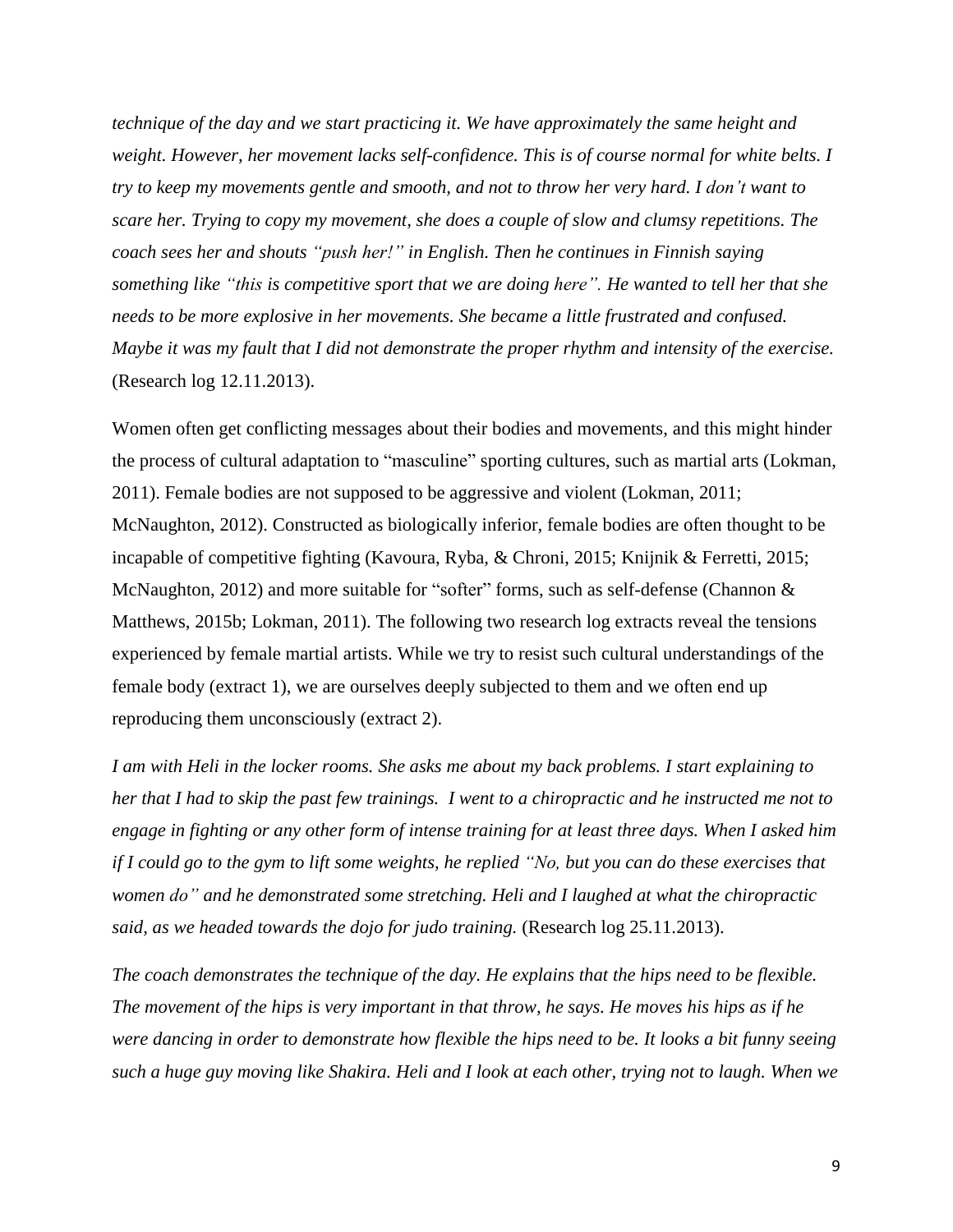*start practicing what he just showed us, we find ourselves wondering how he move his hips better than us.* (Research log 24.2.2014).

Female bodies are often imagined as lacking muscular strength, but as possessing both rhythm and flexibility (Lokman, 2011). Previous scholarly work on women's embodied experiences in martial arts reveals that women are continuously battling against such cultural understandings (Knijnik & Ferretti, 2015). The biggest battle for a female fighter might be the one against her own understandings of what she thought that her body could do. Despite the persisting masculine and sexist ideologies in most fighting cultures (Knijnik & Ferretti, 2015) martial arts scholars generally agree on the subversive possibilities of martial arts training for women (e.g. Jennings, 2015). For example, when training in a mixed environment, some women will come to realize that they are stronger than some men; and some men might discover that they possess better rhythm and flexibility than some women. These are important lessons in subverting gender stereotypes, which are used to subordinate women in sport, and in building mutual respect and appreciation of each other's skills and efforts, as well as greater gender equality in sport (Maclean, 2015).

## **Negotiating a judo athlete's identity**

### *….or getting your ass kicked to collect research data*

*At the end of the training I discussed with the coach about the upcoming training camp of the* national team. He said that I could go there with him if I want to collect some interviews, and I should definitely take my gi with me. I try to tell him that I do not want to disturb the training of the national team. It is perhaps better if I don't train. I am not at the same level with these athletes. I just want to come and collect data. "I will only take you with me if you take your gi *and you promise to join all the trainings. We train three times per day. I will pick you up Saturday morning", he says.* (Research log 3.3.2014).

It is worth mentioning for a moment the potential tension that exists between the different roles and identities of being both an athlete and a researcher. These phenomena have been extensively discussed by other scholars (see for example, Anderson, 2006), and whilst I struggled with these issues during the data collection, those reflections are part of my field notes rather than in this chapter. However, I will focus on the process of negotiating an athlete's identity, as well as how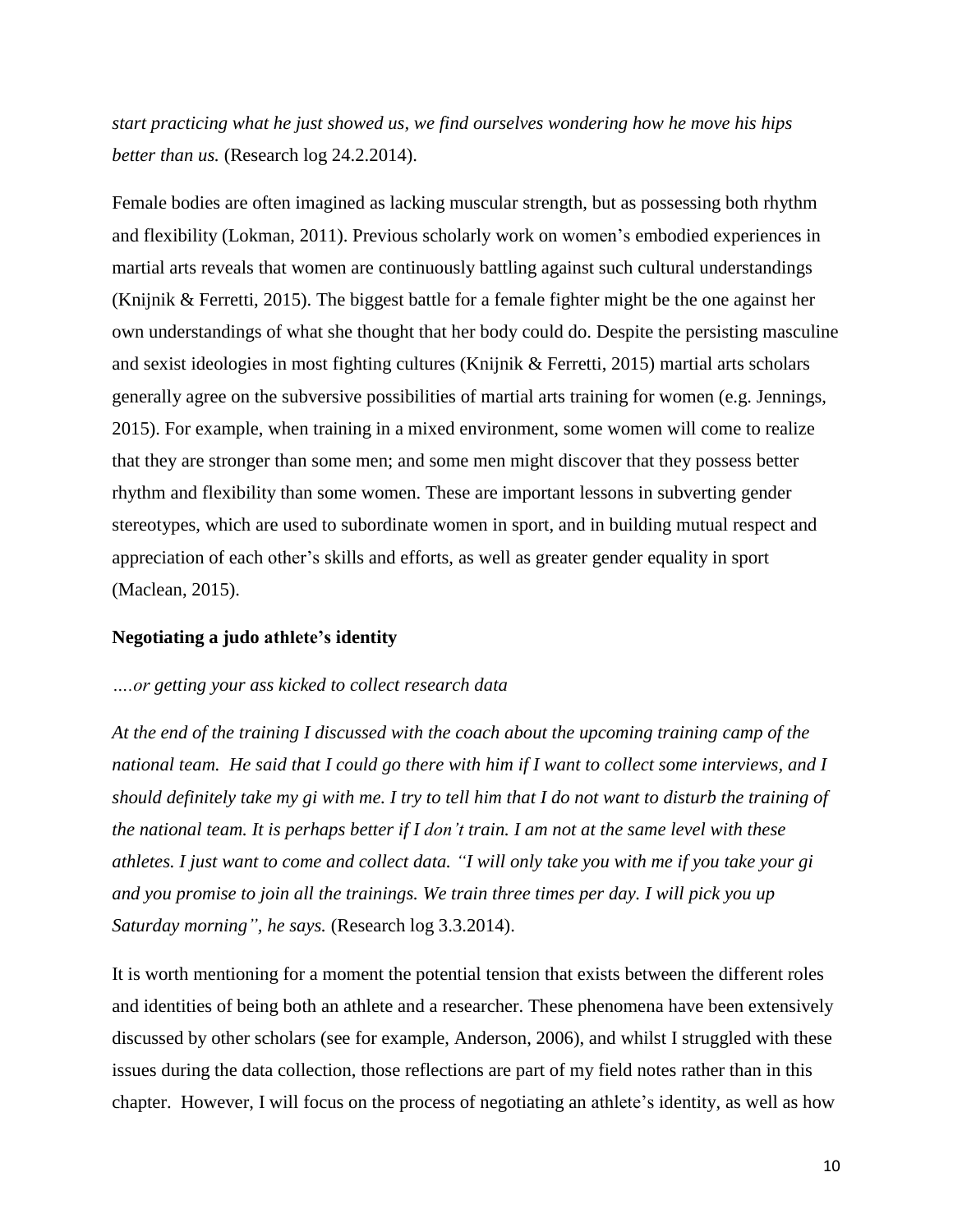this process was shaped by observing others and comparing myself to the norms and ideals of being a judo athlete. Moreover, I will discuss how I (re)constructed a judo athlete's identity by subjecting myself to the disciplinary training practices of judo culture, and how this process was facilitated by the supportive practices of significant others. For example, as the research-log extracts (above and below) illustrate, it was the coach that not only assisted in the data collection process, but also opened up a window, which enabled me to see myself again as a judo athlete.

I had to use a map to find my way to the dojo of the sport institute. I opened the door and I saw a *big court, like an indoor basketball court with tatami everywhere. A few judoka are already here, waiting for the training to start. Some young guys are sitting on the benches and some girls are lying on the mats. Some other young male judoka are going around with their compression tights and rash guards. They all look extremely fit and I realize that I am among the best Finnish* judoka. I start wondering what am I doing here. I feel a bit worried. Will I survive the training? My coach comes in. He asks me if everything is all right with my room. "Everything is perfect" I *reply. "This is your lucky day. It's going to be ne-waza training", he says. I smile. "I will probably manage to survive the first training then", I say. He introduces me to the head coach of the national team and tells him about my research. "So you are interested only in women? You* are not interested in men?" the head coach asks. My coach and I both laugh. He asks me if I am *still training judo nowadays, because this is randori training and it might be intense. I tell him that I am still training sometimes. "You don't have to do everything. Do whatever you feel like"* he says. I nod ok, but my coach jumps in saying "She will manage. Anna is doing BJJ". I see a *young guy with whom I have been training before. "You came to teach them how to do* randori?" he asks. I look at him a bit puzzled, trying to figure out if he is making fun of me, or he is just joking, trying to be friendly. "I came to get my ass kicked in order to get some interviews" I reply. We line up to start the training. There are five or six coaches standing in front of us, *among them only one woman. We are more than 50 athletes, although I can only see about ten* women. The first athlete in the line says "sensei ni rei"<sup>7</sup> and we do the usual greeting. The head *coach explains what we are going to do in today's training. Then my coach introduces me and my study. Everybody turns to look at me and some people nod their heads in a supportive manner. The training starts and we are asked to make pairs. The female athletes quickly pair up*

 $\overline{\phantom{a}}$ 

<sup>&</sup>lt;sup>7</sup> It means something like "bow to teacher".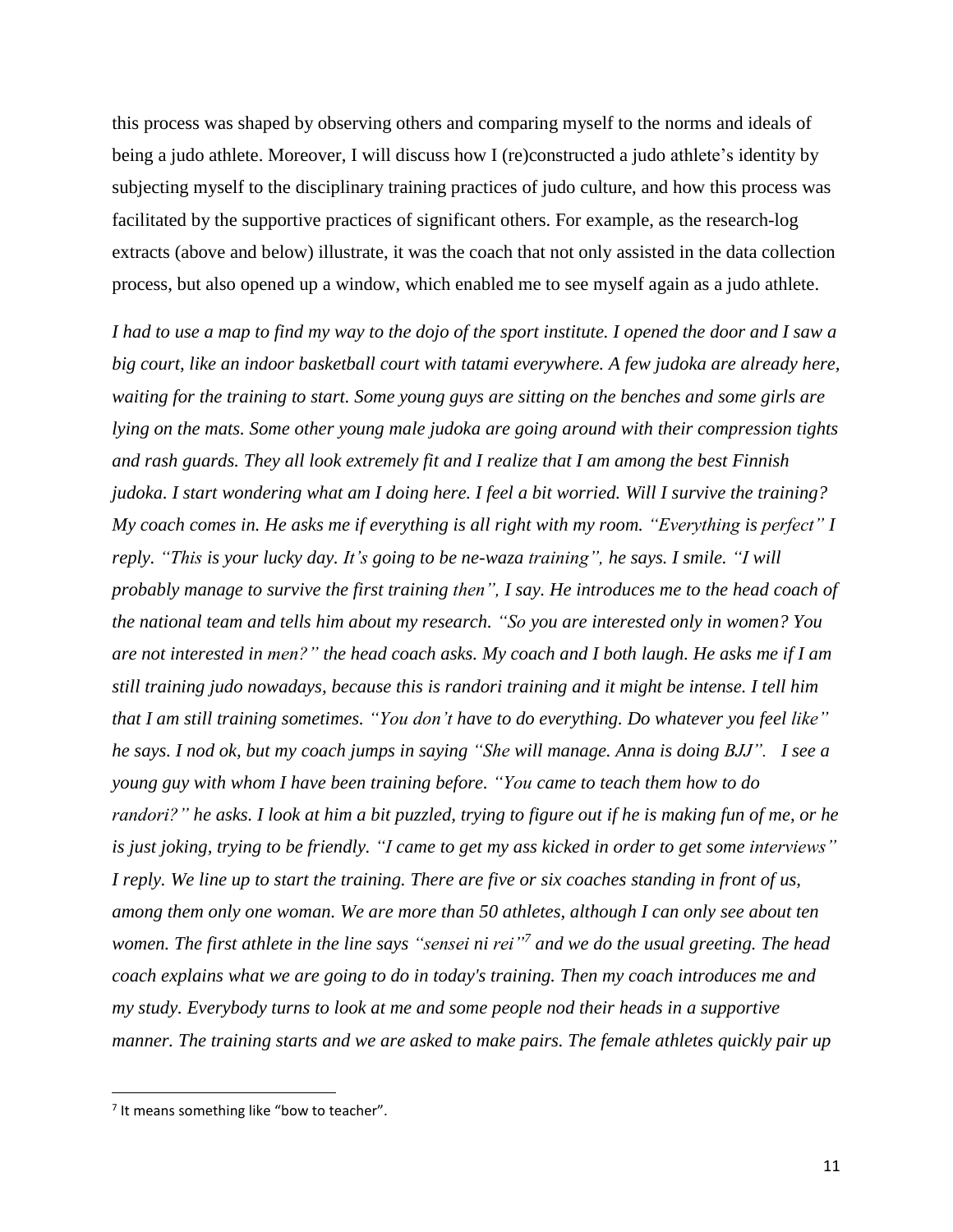but I am left without a partner. I find a young brown belt guy who is also without a partner. We *start with some ne-waza exercises to warm-up and I notice quickly that I can do the ground work much better than this young guy. I start feeling more confident.* (Research log 8.3.2014).

Within poststructuralist theorizing, athletic identity is conceptualized as a complex cultural construction that is crafted in relation to the social context and the available discursive resources (Kavoura, Ryba, & Chroni, 2015; Ronkainen et al., 2016). When athletes try to perform socially acceptable identities, they draw on dominant understandings of what it means to be an athlete. Ronkainen et al. (2016) argue that the understandings and discursive practices that are associated with elite sports culture are rigid, and they marginalize athletes who fail (or refuse) to meet the norms and expectations, constraining their experiences and endangering their well-being.

During my first training session with the national team I battled with feelings of anxiety. As I compared myself with the elite judoka around me, I felt like an outsider that did not fit in to this culture and I felt like I would not be able to meet the intensity requirements of the elite judo training. I was relying on my BJJ and researcher identities to justify and negotiate my position in this new environment, rather than refer back to my past experiences as a judoka. In order to fit in, I was trying to perform a culturally acceptable identity by observing others in the same role. On the tatami, bodies become the theatrical stages on which identity performances take place; and gender plays a constitutive role in these performances.

*The head coach shouts to the athletes to help fix the tatami. There are some gaps between the* mats that might be dangerous. The boys are more eager to help than the girls. They lift and push the mats, some of which are quite heavy. Some girls help as well, but most of them are standing around and waiting, including me. I feel that I might not be able to lift and push the mat properly *and embarrass myself.* (Research log 8.3.2014).

Previous research in martial arts suggests that identity performances might differ when we are in the company of people of the same sex, compared to when we are in mixed-gender spaces (Lokman, 2011). In her ethnographic research, Lokman observed female beginners learning Aikido. She noticed that (similarly to what the above extract describes) female beginners that trained in mixed-groups often felt incapable of carrying the mats into the storage room.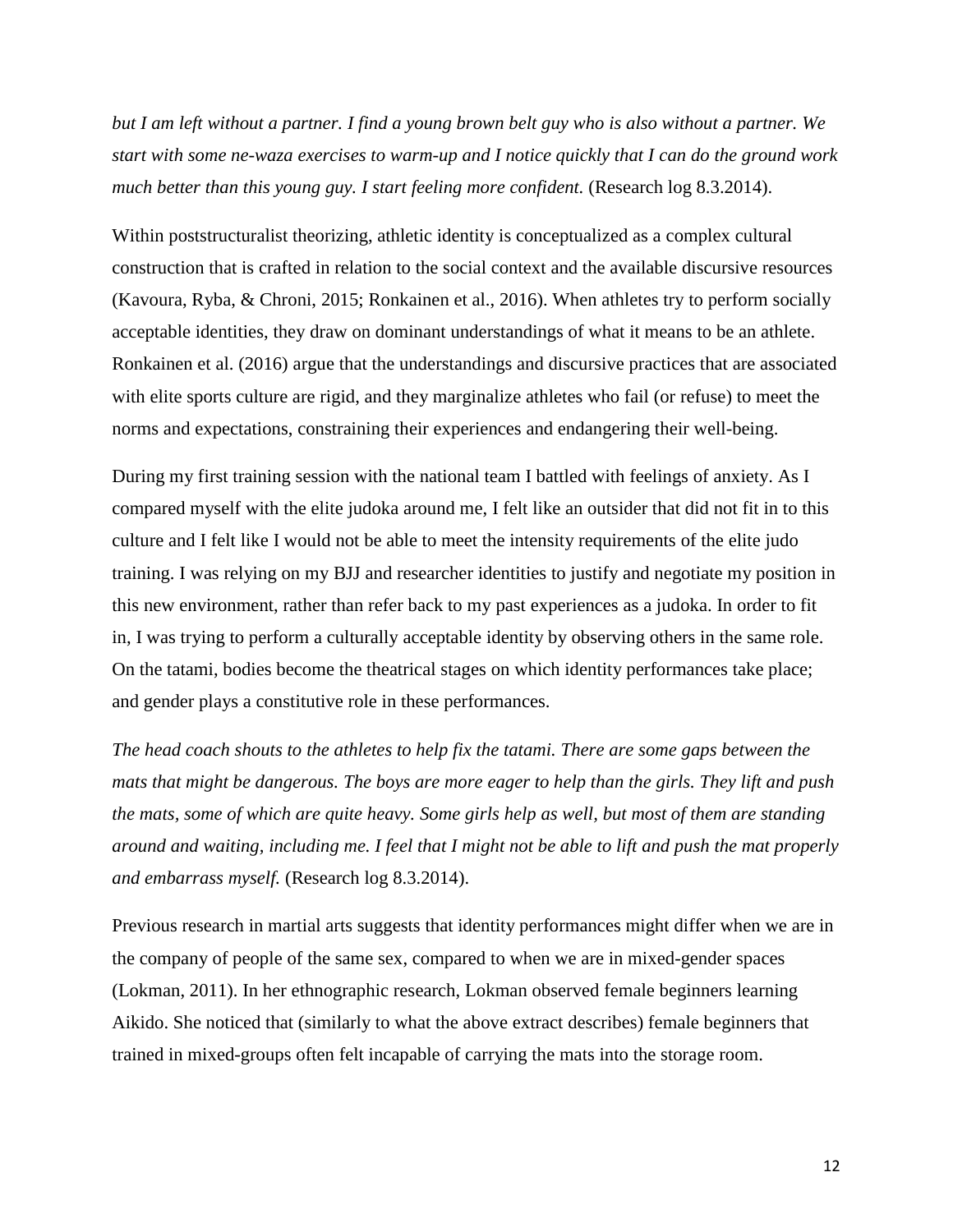However, in the women's-only training group, carrying the mats was part of the routine and no lack of self-confidence was observed.

There is an ongoing discussion about gender segregation in martial arts; some studies focus on the social-significance of mixed-sex practice (e.g. Channon & Jennings, 2013), while other studies discuss the potential benefits of women-only training sessions (e.g. Kavoura, Chroni, et al., 2015). However, martial arts scholars generally agree on the gender-subversive potential of martial arts training and the empowering possibilities for women (e.g. Jennings, 2015). As my research-log extracts illustrate, while there were instances of accepting and reproducing passive feminine subjectivity (as in the extract above), my participation in the training camp of the national team was an empowering experience that involved both physical and psychological transformations, such as embodying self-confidence:

*The training had already started when I entered the dojo. They are doing some funny warm up exercises that the national team's head coach introduced in the training camp. My coach says* "Anna knows this already" and he asks me to go first, so the others can see how it is done. Janne, the black belt guy, asks me if I was in the training camp of the national team. I say yes and he looks at me with admiration. We are asked to take a partner for uchikomi. There are no *other women in today's training. I ask a brown belt guy to become my partner. But soon, the* coach asks me to change partner because of the size difference and then he pairs me up with a child. With the feeling that I do not have a suitable partner, I start to lose my excitement. I was *very excited at the beginning of the training. The training camp reignited my enthusiasm for* judo. A feeling that I thought I had lost forever. But what happened to the Anna who was always *trying to include and help everybody during training? Did the competitive Anna kill her?*

*We practiced some techniques and then the time for randori comes. I become excited again. I am so eager to take randori, and after the tough randori sessions I had during the weekend, I feel* that I have nothing to be afraid of in this training. Being more confident than ever, it is the first *training in which I do not miss even one round of randori.* (Research log 10.3.2014).

My participation in the training camp of the national team triggered a change in the way that I make sense of myself in relation to judo. My expectations changed: training hard and improving my skills became my primary goal. Also, my relationships with others changed, as well as what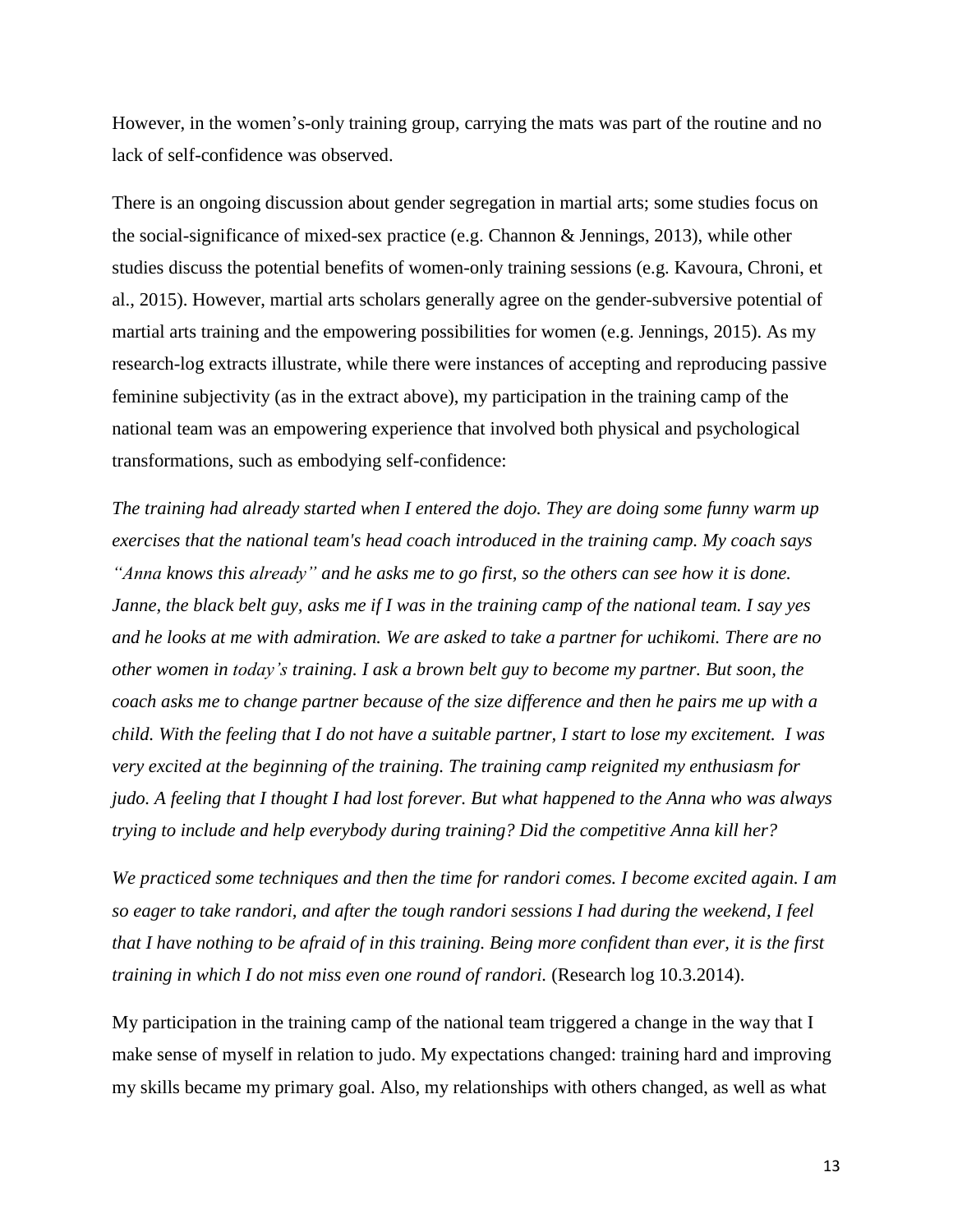others expected from me. My role as a researcher became secondary, as I became more and more consumed with thoughts about my personal performance. How did these changes happen? The environment empowered me to think of myself as an athlete again and the Finnish judo community welcomed me in the national team's training camp. Further, my coach and teammates in the local judo club showed respect and appreciation for my skills, which enabled me to appreciate and believe in my sporting abilities, much more than before. It was the social environment that pushed me to challenge myself with new sporting endeavors and enabled me to imagine myself in new ways.

*Heli and Elina are preparing for the national championships and I try to help them by giving them some challenge in the randori and other competition-specific exercises. The coach is closely watching their preparation. Janne is not training today, although he is there observing* us. At the end of the training he asks me if I am going to compete to the championships as well. "I can't. I am not a Finn" I reply. "Yes, you can" he says. Heli and Elina join the conversation. They are not sure if non-Finns can compete, but they promise to have a look for me. "You should *come if it is allowed" Heli says.* (Research log 31.3.2014).

The presence of other female athletes appeared to be a significant factor in this process of identity negotiation. As previous research indicates, great things can be achieved when female fighters collaborate and build support networks: they can make the adaptation process of female newcomers smoother, they can encourage more women to train and compete, and they can even challenge the gender dynamics and their positioning in their club and sport (Kavoura, Chroni, et al., 2015).

Elina, Heli, and I, are in the car. The coach is driving us to the competition place. Among the people that train in our dojo, we are the only women, and the only ones that will compete in this *year's national championships. The weigh in is in the evening. Elina and I are competing on Saturday and Heli is competing on Sunday. I am eating some nuts in the car and I am feeling* incredibly hungry as the last four or five days I have been dieting and running in order to make *the weight for my category. I don't know how they persuaded me to participate. I think if Elina and Heli weren't going, I cannot imagine that I would be competing! But the fact that I could train with them and test myself against them, made me want to participate. I also thought that it*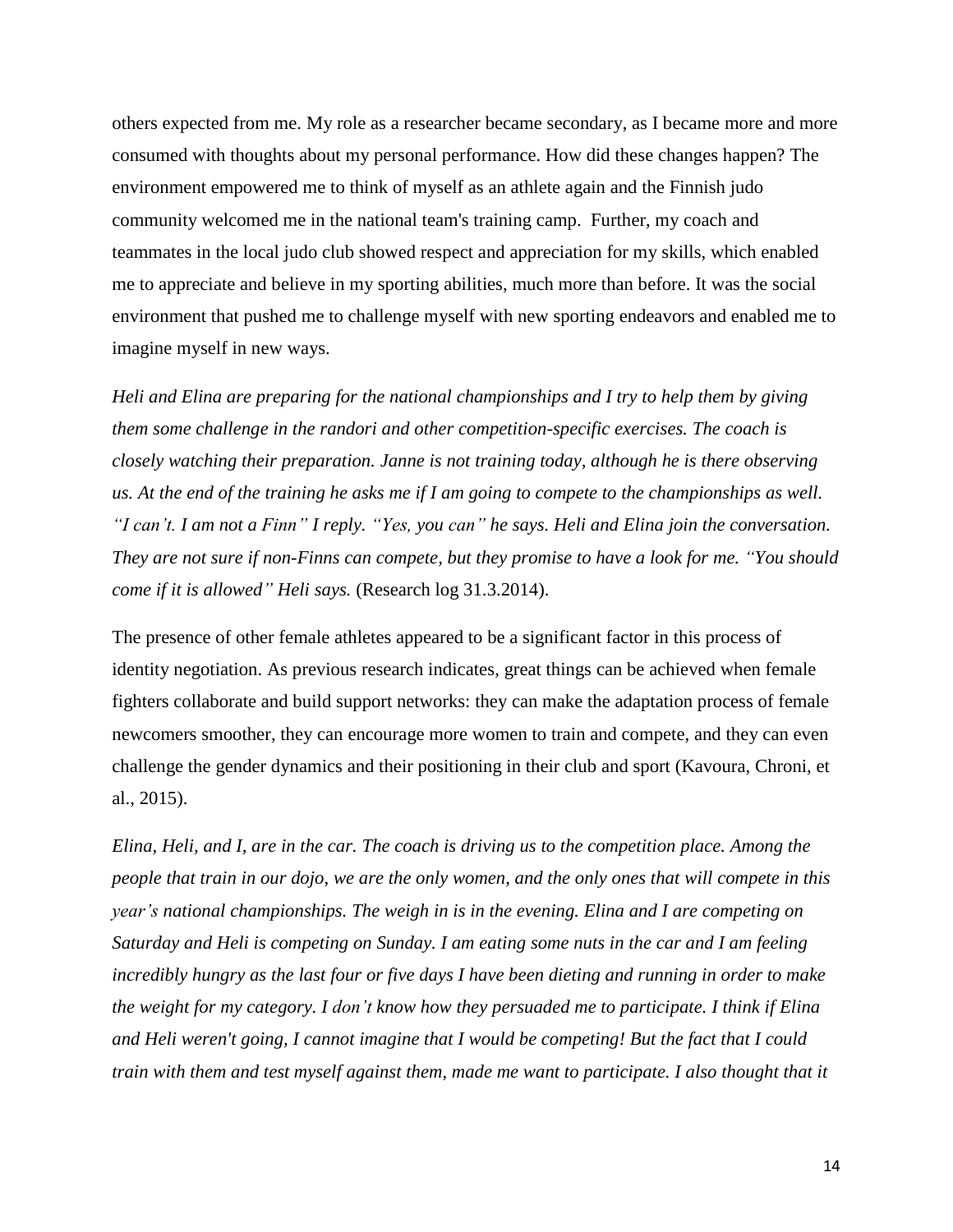*would be fun travelling with them, and they made everything so easy for me by organizing my registration and everything else.* (Research log 11.4.2014)*.*

In dominant understandings about sport, competition is what separates a recreational participant from an athlete. Several challenges and disciplinary practices are associated with competition, such as dedication to training, hard preparation routines, and pre-competition diets (Cosh et al., 2012; Johns & Johns, 2000). Moreover, you need to be willing to put yourself into the situation of performing in front of an audience, which in the case of judo means fighting against an opponent in front of a crowd of people, and getting evaluated and categorized for your skills. Male athletes are often imagined as being more capable of going through these challenges, while women are thought to be non-competitive by nature (e.g. Kavoura, Ryba, & Chroni, 2015). My experiences in Finland, not only changed the way that I make sense of myself, but subverted my own beliefs and understandings related to gender norms in competitive fighting.

*Bronze for everybody! I am so tired. I don't know if I can write down all the things that* happened, all the things I felt. I had four fights. Lost two and won two. My two friends from BJJ came to watch me. They came all this way just to watch me. After my fights, I sat with them, and *we discussed the differences and similarities between judo and BJJ. I think they became a little curious about trying judo sometime. It was so nice that they came.* (Research log 13.4.2014).

In addition to the support received within the judo community, getting approval and encouragement for my judo endeavors from the BJJ team, eased the process of finding balance between my two separate athletic roles and identities. As I was (re)negotiating how the different aspects of my athletic self can be combined, I was lucky to see these two communities (judo and BJJ) coming together.

*We lined up for the greeting and the coach announced our results from the National Championships. He called our names and gave a small present to each one of us. During the training people came up to congratulate me. I thank them but I feel a little ashamed because I was not actually happy with my performance. I think I could have done better. But, now I feel* eager to train and improve. I just need to train very hard. While we warm up, I make plans for *participating in future judo competitions and for next year's Finnish National Championships. Will I be here? As I am thinking about all of these different plans, I become aware that my*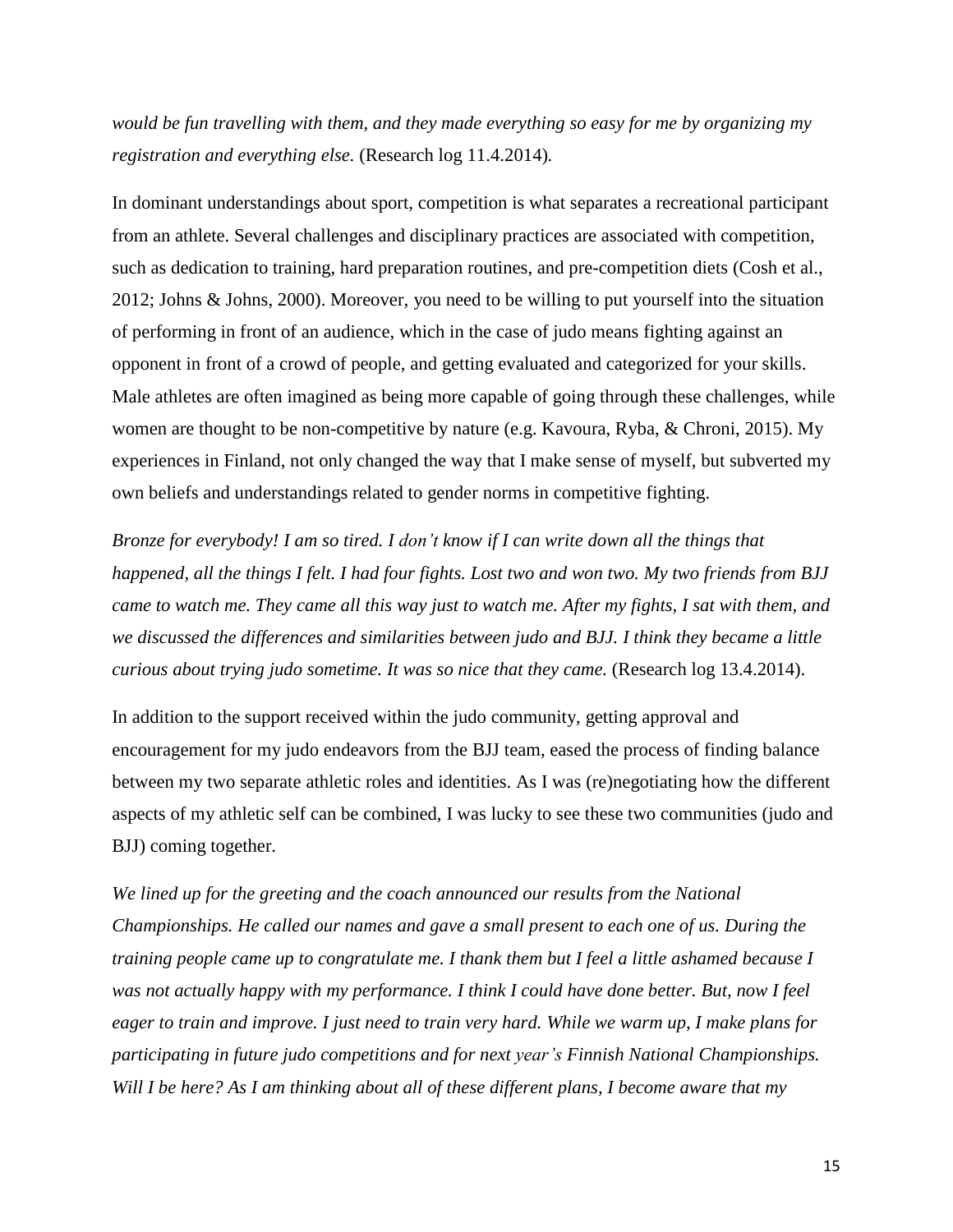*movements feel different now. I move with self-confidence. I move like a judo athlete.* (Research log 14.4.2014).

*Five women from my BJJ team join the training session. We line up for the ritual greeting and the coach welcomes our new guests. He describes the course of the training. After the warm up, we start practicing some techniques. In the beginning my BJJ friends are paired up with each other and the coach helps them to practice more basic versions of the techniques. I try to help too. Later on, they are instructed to find themselves another partner in order to practice some* light form of randori. At the end of the training they look like they have enjoyed it. I stay a bit *longer in the dojo. I am stretching and chatting with the people there. It is my last training session today as I am heading back to Greece. The time came to say goodbye again. I hug the coach, thank him for everything, and I promise to come back.* (Research log 15.4.2014).

## **Concluding thoughts**

This autoethnographic study focused on the identity negotiation of a Greek judoka during a period of relocation to Finland. The analysis revealed that the process of negotiating an athlete's identity was eased by: (1) the availability of discursive resources in the new sporting culture and (2) a supportive training environment. When constantly moving between sporting (and other) cultures, athletes have to (re)negotiate their identities, relationships, and positioning, drawing on the discursive resources that are available in their new cultural context. In my case, cultural understandings around the athletic (and the judo) body were central in the ways that I was making sense of myself. The body has to move in certain ways, and has to participate in certain practices, in order to be an athlete's or a judoka's body. Moreover, the body (and what it does) has to comply with the expectations of gender and age. In the egalitarian culture of Finland, cultural beliefs about gender and age, as well as expectations around an athlete's body and performance, are more flexible than those of my home-culture of Greece (see Kavoura, Ryba, & Chroni, 2015). Thus, I was able to (re)negotiate a judo athlete's identity, an identity category that I thought that could not include me anymore. The support I received from others, such as from the coach and other female fighters with whom I could identify myself, facilitated this process.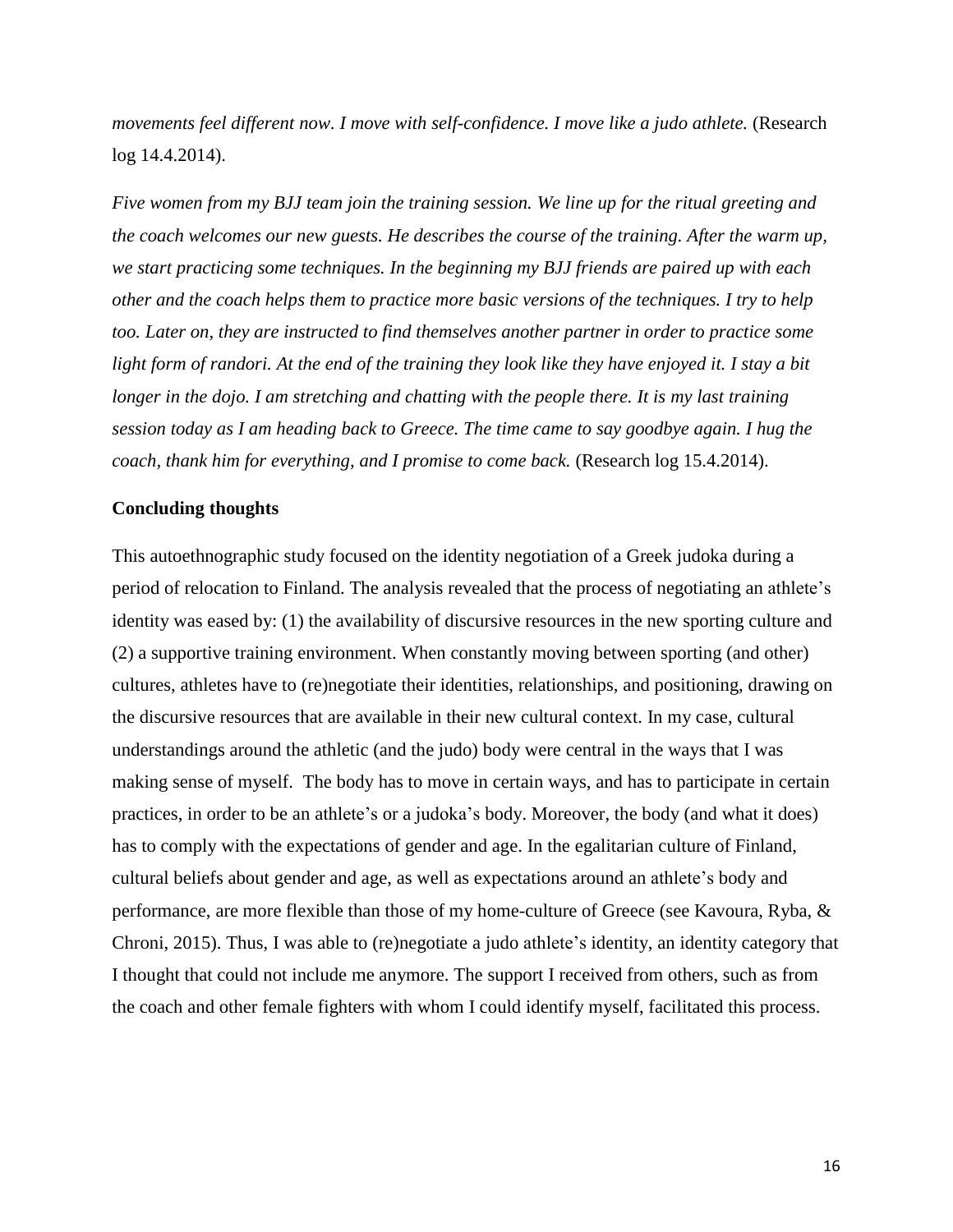Although this study is based on my personal experiences and should not be generalized, I believe that certain important observations and practical implications can be derived from this knowledge. People that work with athletes (such as coaches and sport psychologists) need to be aware of the psychological difficulties and identity conflicts that athletes might struggle with when moving between sporting (and other) cultures. They should seek to assist them in building healthier and longer athletic careers by employing cultural sensitivity and by helping them to reconstruct the rigid and limiting beliefs about gender, age, and the body that dominate elite sporting culture (Ronkainen et al., 2016). This becomes increasingly important in today's globalized culture, in which athletes (elite or recreational) often migrate to other countries for sport or non-sporting related reasons (Ronkainen et al., 2013). Also, this is especially important for getting and keeping women in "masculine" sport cultures, such as martial arts and combat sports, as the cultural messages that women receive in such cultures are often incompatible and this might result in identity conflicts and possibly the end of their sporting careers.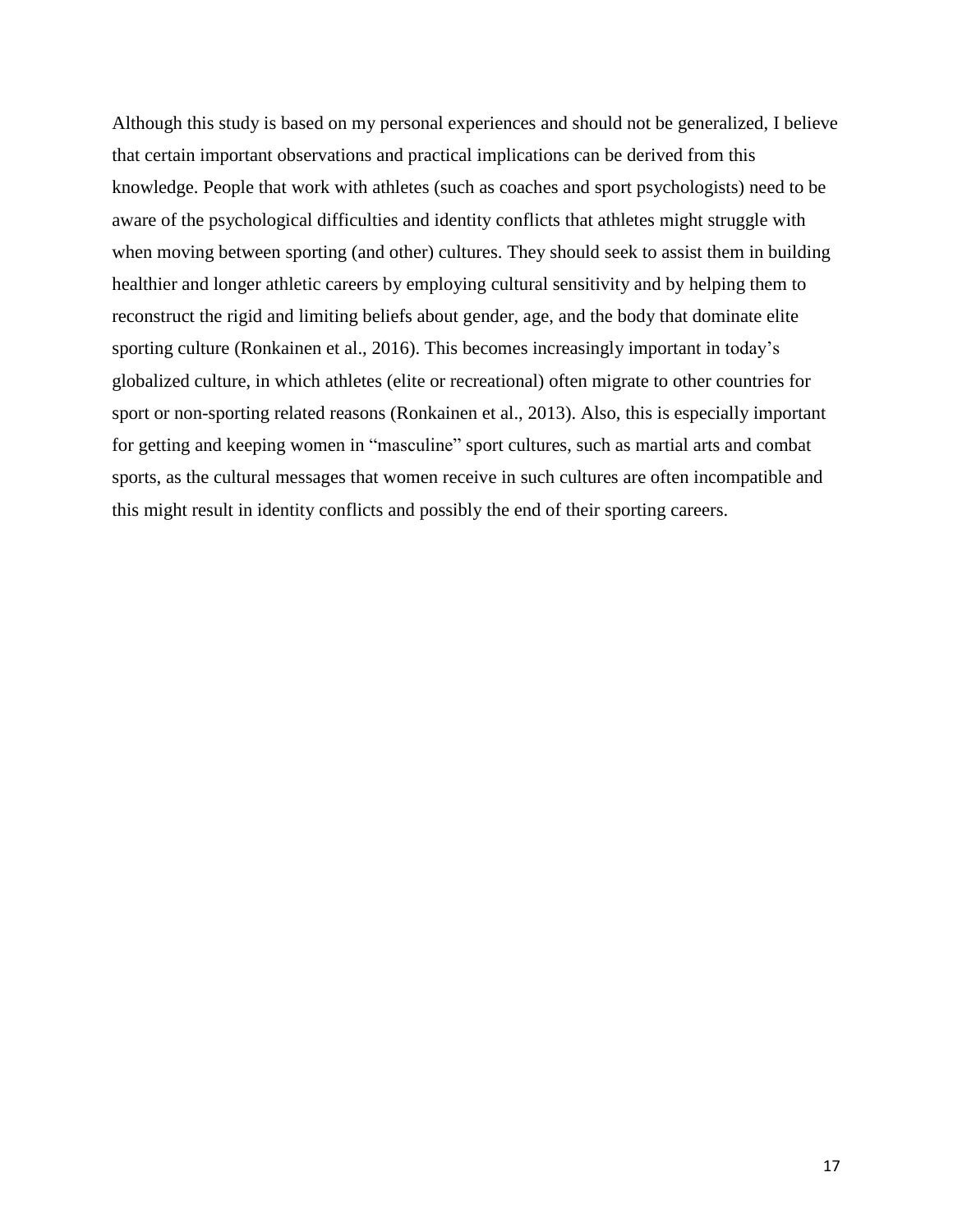## **References**

Anderson, Leon (2006) Analytic autoethnography. *Journal of Contemporary Ethnography* 35(4), 373-395.

Braun, Virginia & Clarke, Victoria (2006) Using thematic analysis in psychology. *Qualitative Research in Psychology* 3(2), 77-101.

Butler, Judith (1990) *Gender Trouble. Feminism and the Subversion of Identity.* New York: Routledge.

Butler, Judith (1993) *Bodies that Matter. On the Discursive Limits of "sex".* New York: Routledge.

Channon, Alex & Jennings, George (2013) The rules of engagement: Negotiating painful and "intimate" touch in mixed-sex martial arts. *Sociology of Sport Journal* 30(4), 487-503.

Channon, Alex & Matthews, Christopher (2015a) *Global perspectives on women in combat sports: Women warriors around the world*. UK: Palgrave Macmillan.

Channon, Alex & Matthews, Christopher (2015b) Approaching the gendered phenomenon of 'women warriors'. In Alex Channon and Christopher R. Matthews (eds.) *Global perspectives on women in combat sports: Women warriors around the world* (pp. 1-21) UK: Palgrave Macmillan.

Cosh, Suzanne & Crabb, Shona & LeCouteur, Amanda & Kettler, Lisa (2012) Accountability, monitoring and surveillance: Body regulation in elite sport. *Journal of Health Psychology* 17, 610-622.

Foucault, Michel (1969) *The archaeology of knowledge*. Trans. A. M. Sheridan Smith. London and New York: Routledge, 2002.

Foucault, Michel (1975) *Discipline and punish: The birth of the prison.* Trans A. M. Sheridan Smith. New York: Random House.

Jennings, L. A. (2015) 'Beauty and strength': Defining the female body in *The Ultimate Fighter* season 20 promotional campaign. In Alex Channon and Christopher R. Matthews (eds.) *Global perspectives on women in combat sports: Women warriors around the world* (pp. 73-85) UK: Palgrave Macmillan.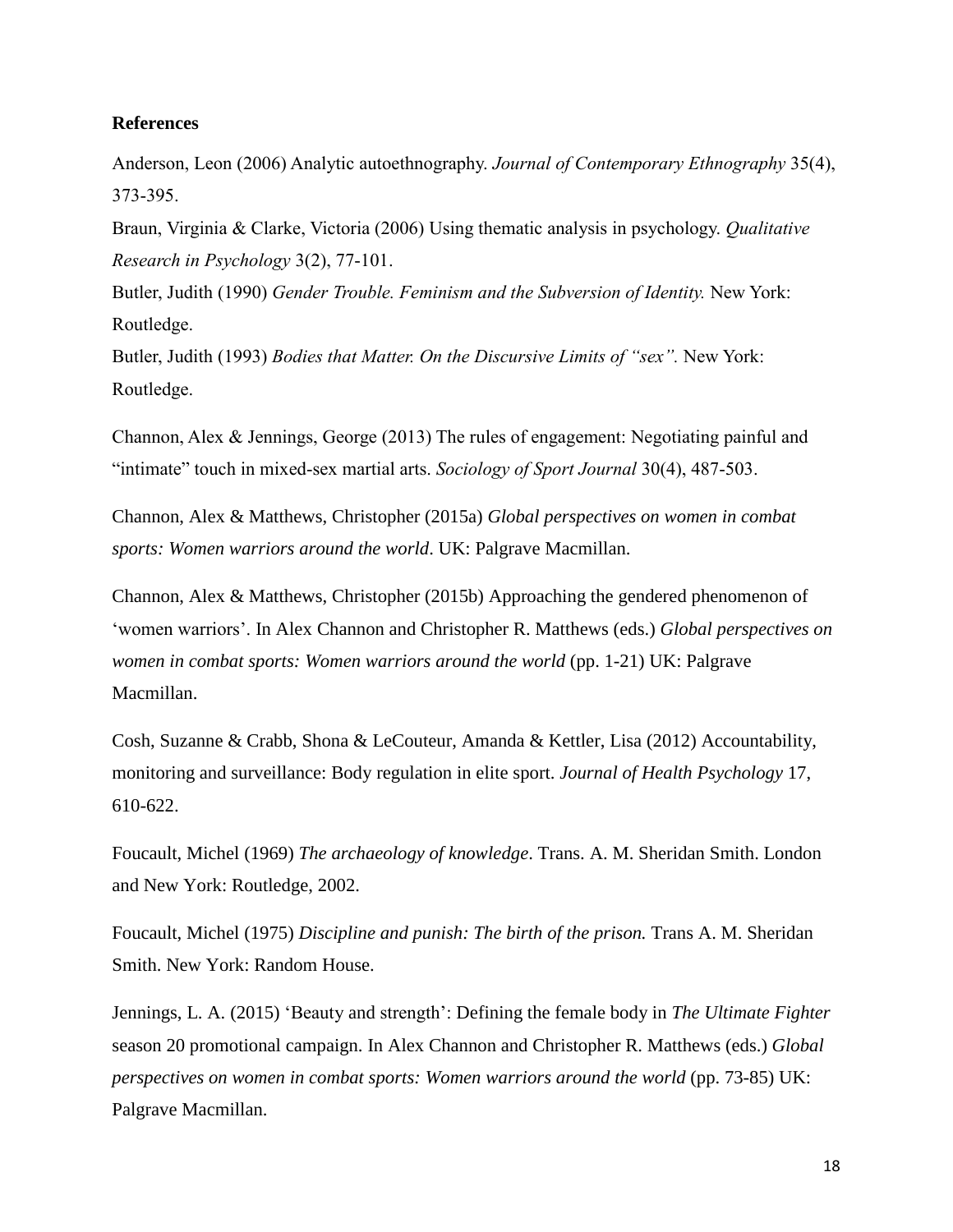Johns, David & Johns, Jennifer (2000) Surveillance, subjectivism and technologies of power: An analysis of the discursive practice of high-performance sport. *International Review for the Sociology of Sport* 35(2), 219-234.

Kavoura, Anna & Chroni, Stiliani & Kokkonen, Marja & Ryba, Tatiana (2015) Women fighters as agents of change: A Brazilian jiu-jitsu case study from Finland. In Alex Channon and Christopher R. Matthews (eds.) *Global perspectives on women in combat sports: Women warriors around the world* (pp. 135-152) UK: Palgrave Macmillan.

Kavoura, Anna & Kokkonen, Marja & Ryba, Tatiana (2014) The female fighter phenomenon in Denmark and Greece: Exploring gender dynamics in judo: In Keith Gilber (ed.) *Fighting - Intellectualising Combat Sports.* Champaign, Illinois: Common Ground Publishing LLC.

Kavoura, Anna & Ryba, Tatiana & Chroni, Stiliani (2015) Negotiating female judoka identities in Greece: A Foucauldian discourse analysis. *Psychology of Sport and Exercise* 17, 88-98.

Knijnik, Jorge & Ferretti, Marco Antonio de Carvalho (2015) Ambivalent lives, fighting bodies: Women and combat sports in Brazil. In Alex Channon and Christopher R. Matthews (eds.) *Global perspectives on women in combat sports: Women warriors around the world* (pp. 253- 266) UK: Palgrave Macmillan.

Lokman, Paula (2011) Becoming aware of gendered embodiment: Female beginners learning aikido. In Eileen Kennedy and Pirkko Markula (eds.) *Women and exercise: the body, health, and consumerism* (pp. 266-279). New York and London: Routledge.

Maclean, Chloe (2015) Beautifully violent: The gender dynamic of Scottish karate. In Alex Channon and Christopher R. Matthews (eds.) *Global perspectives on women in combat sports: Women warriors around the world* (pp. 155-171) UK: Palgrave Macmillan.

Markula, Pirkko & Pringle, Richard (2006) *Foucault, sport and exercise: Power, knowledge and transforming the self.* London: Routledge.

McNaughton, Melanie (2012) Insurrectionary womanliness: Gender and the (boxing) ring. *The Qualitative Report* 17(33), 1-13.